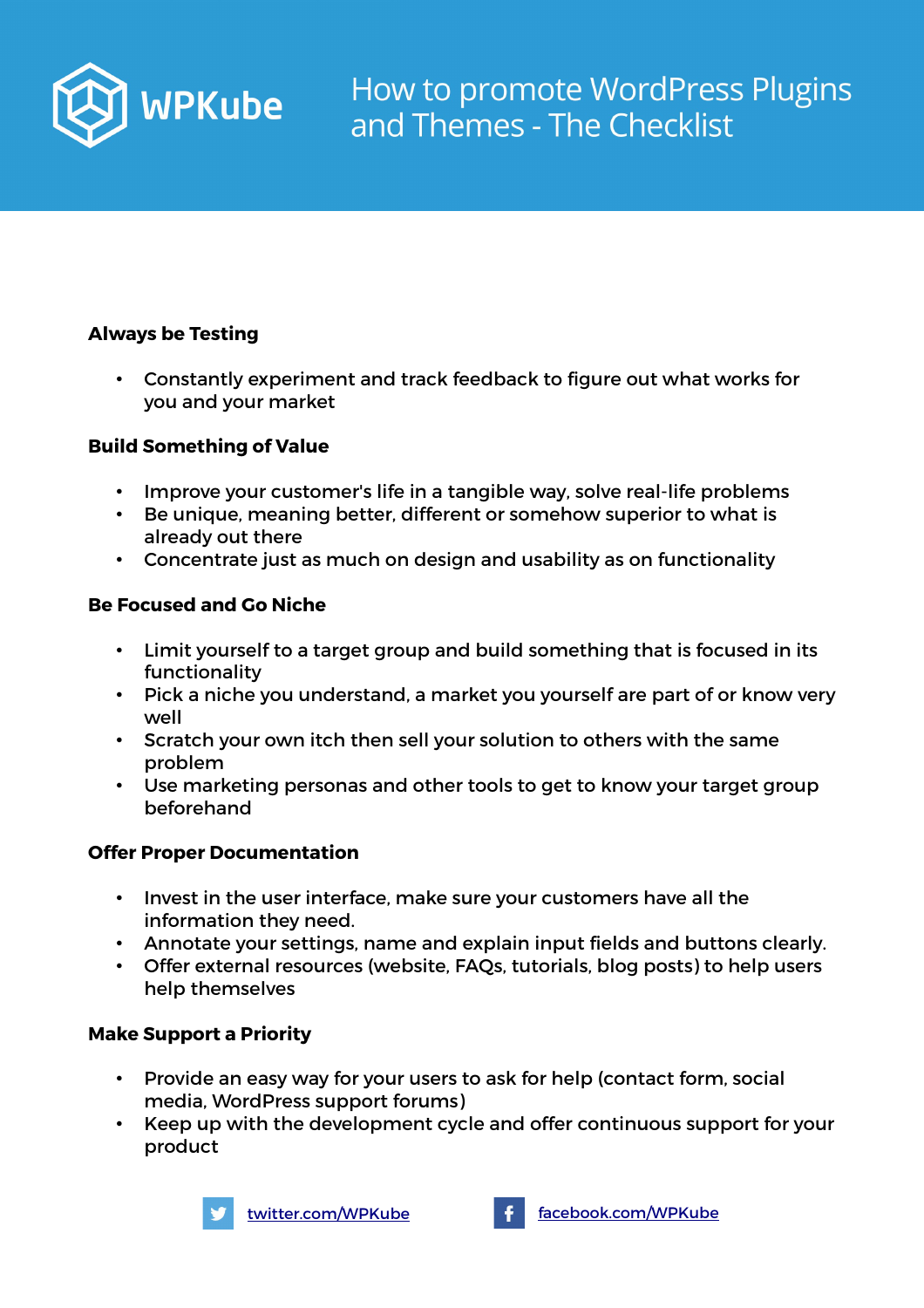### **Look Professional**

- Have a professional website with clean design, a good structure that is mobile ready
- Provide testimonials from real customers for social proof
- Invest in your about page to build trust and connect with your users

## **Give Something Away For Free**

- Freemium A free basic product accompanied by a paid version with additional features
- Paid Addons Offer a free core product but ask for money for addons
- Advertisement Include (non-infuriating) ads for your paid offers in a good free product

## **Take Advantage of the WordPress Directory**

- Include your keyword plus brand name in the plugin name (*Google* Analytics by Yoast)
- Provide a meaningful description and screenshots.
- Add relevant tags (have a look at the most popular)
- Provide a professional-looking header image
- Ask for ratings from existing users

# **Optimize Readme.txt**

- Optimize the header section, includec ontributors, tags, URLs, WordPress version, stable tag
- Provide a short explanation about the plugin's capabilities
- Include a useful long description with features requirements and other relevant information
- Offer an installation guide and FAQ so users can get started and overcome problems quickly

# **Blog To Build Authority**

• Give away advice and solve other people's problems for free to build trust and authority

# **Create Video Tutorials**

- Add a transcription and closed captions, search engines use them to determine video content and relevancy
- Use relevant tags to make it easier for users to find your videos
- If you have several recordings on related topics, make sure to combine them into a playlist
- Link back to your products in the video description below